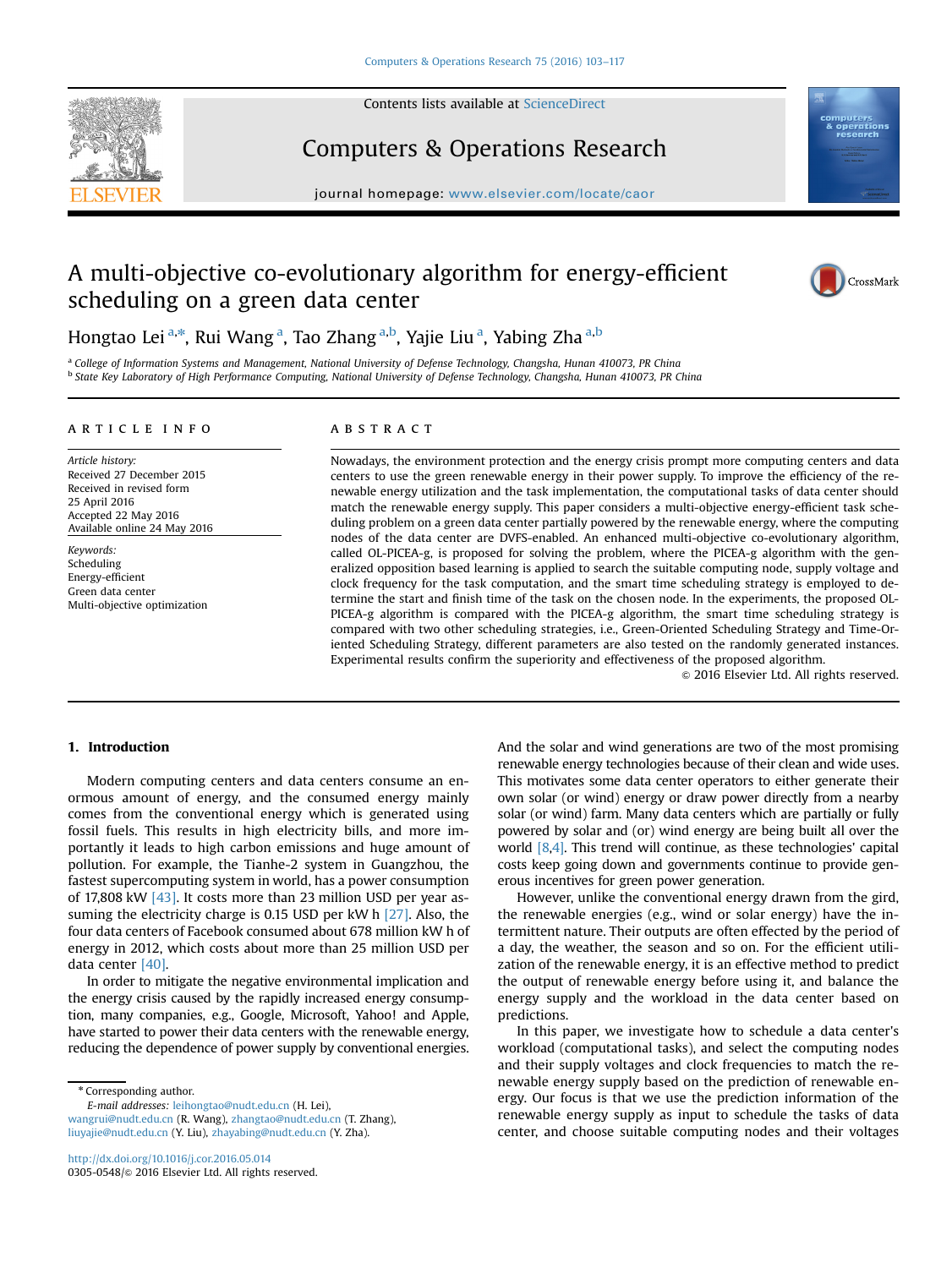and frequencies adapting the renewable energy supply. Our objectives are to maximize the utilization of renewable energy and the satisfaction rate of tasks, and simultaneously minimize the makespan of tasks and the least total energy consumption. Main contributions of the paper are as follows:

- To the best of our knowledge, this paper is first to consider the multi-objective energy-efficient scheduling for the tasks on a green data center partially powered by the renewable energy, where the computing nodes of the data center is Dynamic Voltage Frequency Scaling enabled (DVFS-enabled).
- Three mathematical models are defined for the proposed problem including a task model, an energy model for the consumption of renewable energy and conventional energy, and a multi-objective scheduling model with the aim of maximizing the utilization of renewable energy and the satisfaction rate of tasks and minimizing the makespan of tasks and the total energy consumption.
- Based on the models, this paper proposes an enhanced coevolutionary algorithm with the generalized opposition based learning strategy and the smart time scheduling strategy for the multi-objective energy-efficient scheduling of tasks on the green data center.
- The superiority of the enhanced co-evolutionary algorithm is demonstrated in comparison with the state-of-the-art MOEA, i.e., PICEA-g, and two other time scheduling strategies, i.e., Green-Oriented Scheduling Strategy (GOSS) and Time-Oriented Scheduling Strategy (TOSS), on a set of test instances.

The remainder of the paper is structured as follows. Section 2 reviews related works. Section 3 describes the proposed problem. Section 4 presents the mathematical models—the task model, the energy model and the multi-objective scheduling model. In Section 5, an enhanced PICEA-g algorithm for the problem solving is provided. Results of evaluation experiments are discussed in Section 6. Section 7 concludes this paper.

## 2. Literature review

A rich literature has been investigated on the task scheduling of distributed systems over the last decade. Mishra et al. [31] proposed static power management scheme which allocates global static slack according to the degree of parallelism in a given static schedule generated from any list scheduling heuristic algorithm. Zhu et al. [61] proposed two novel power-aware scheduling algorithms for task sets with and without precedence constraints executing on multiprocessor systems, based on the concept of slack sharing among processors. Aydin et al. [1] addressed the power-aware scheduling of periodic tasks to reduce CPU energy consumption in hard real-time systems through dynamic voltage scaling, and proposed a static solution to compute the optimal speed at the task level on the base of the worst-case workload for each arrival. Ge et al. [13] provided several distributed performance-directed DVFS scheduling strategies for use in scalable power-aware HPC clusters so as to obtain significant energy savings without increasing execution time. Tavares et al. [41] studied a pre-runtime scheduling method which considered the DVFS technique for reducing energy consumption and took the intertask relations and runtime overhead into account. Also a formal model based on time Petri net was employed as a mathematical basis for precise pre-runtime schedule generation. Von Laszewski et al. [44] focused on scheduling virtual machines in a compute cluster to reduce power consumption by the DVFS technique, and presented an efficient scheduling algorithm to allocate virtual machines in a DVFS-enabled cluster by dynamically scaling the supplied voltages. Liu et al. [29] developed an energy-performance balanced task duplication based clustering scheduling algorithm in homogenous clusters, which can significantly save energy by judiciously shrinking communication energy consumption when assigning parallel tasks to computing nodes. Zong et al. [66] proposed two energy-aware duplication-based scheduling algorithms, namely, energy-aware duplication algorithm, EAD, and performance-energy balanced duplication algorithm, PEBD, to achieve the goal of optimizing both performance and energy efficiency in clusters. He et al. [19] developed a rolling-horizon scheduling strategy for the energy constrained distributed real-time embedded systems. Zhu et al. [62] presented a fault-tolerant scheduling algorithm called QAFT for real-time tasks with QoS needs on heterogeneous clusters. Zhu et al. [63] proposed an adaptive energy-efficient scheduling, AEES, for aperiodic and independent real-time tasks on heterogeneous clusters with dynamic voltage scaling. Later, Zhu et al. [64] developed an energy-efficient elastic scheduling for aperiodic, independent and non-real-time tasks with user expected finish times on DVFS-enabled heterogeneous computing systems. Wang et al. [46] concentrated on minimizing energy for precedence-constrained parallel task execution in a cluster, proposed two scheduling algorithms in DVFS-enabled clusters for executing parallel tasks: the PATC and PALS, and developed a green SLA-based mechanism to reduce energy consumption by returning users' increased tolerant scheduling makespan. Zhang and Guo  $[60]$  addressed the issue of minimizing overall energy consumption of a real-time sporadic task system, considering a generalized power model. A static sporadic tasks scheduling algorithm, SSTLPSA, and a dynamic sporadic tasks scheduling algorithm, DSTLPSA, have been proposed. Guzek et al. [18] investigated and solved the multi-objective precedence constrained application scheduling problem on a distributed computing system. Multi-objective evolutionary algorithms are developed for the problem solving. Moschakis and Karatza [32] developed the simulated annealing and thermodynamic simulated annealing in the multi-criteria scheduling of a dynamic multicloud system with virtual machines of heterogeneous performance serving Bag-of-Tasks applications. Iturriaga et al. [21] and Banković and López-García [5] proposed multi-objective energy efficient scheduling algorithms for the task scheduling, respectively in heterogeneous computing systems and in multicore environments. Different from our work, they do not consider the utilization of the renewable energy for the scheduling, and our paper emphasizes to use the renewable energy for the multi-objective energy-efficient scheduling on the green data center where the computing nodes is dynamic voltage frequency scaling enabled.

The researches on exploiting renewable energy in data centers have become recently active. Stewart and Shen [39] studied how to maximize the green energy used in data centers with the request distribution in multi-datacenter interactive services. Zhang et al. [59] provided the GreenWare, a novel middleware system that conducts dynamic request dispatching to maximize the percentage of renewable energy used to power a network of distributed data centers, subject to the desired cost budget of the Internet service operators. Goiri et al. [15] proposed the GreenSlot, a parallel job scheduler for data centers partially powered by solar energy. The GreenSlot predicts solar energy availability two days into the future, and schedules jobs to maximize the use of green energy and limits brown energy costs using the predictions and avoiding deadline violations. Krioukov et al. [23,24] suggested green energy-aware job schedulers for a single data center, and explored the scheduling of workload to match the available renewable energy supply so as to make more intermittent renewable energy available for use. Liu et al.  $[30]$  investigated whether a balance of geographical load can encourage the use of green renewable energy and reduce the use of brown fossil fuel energy. In